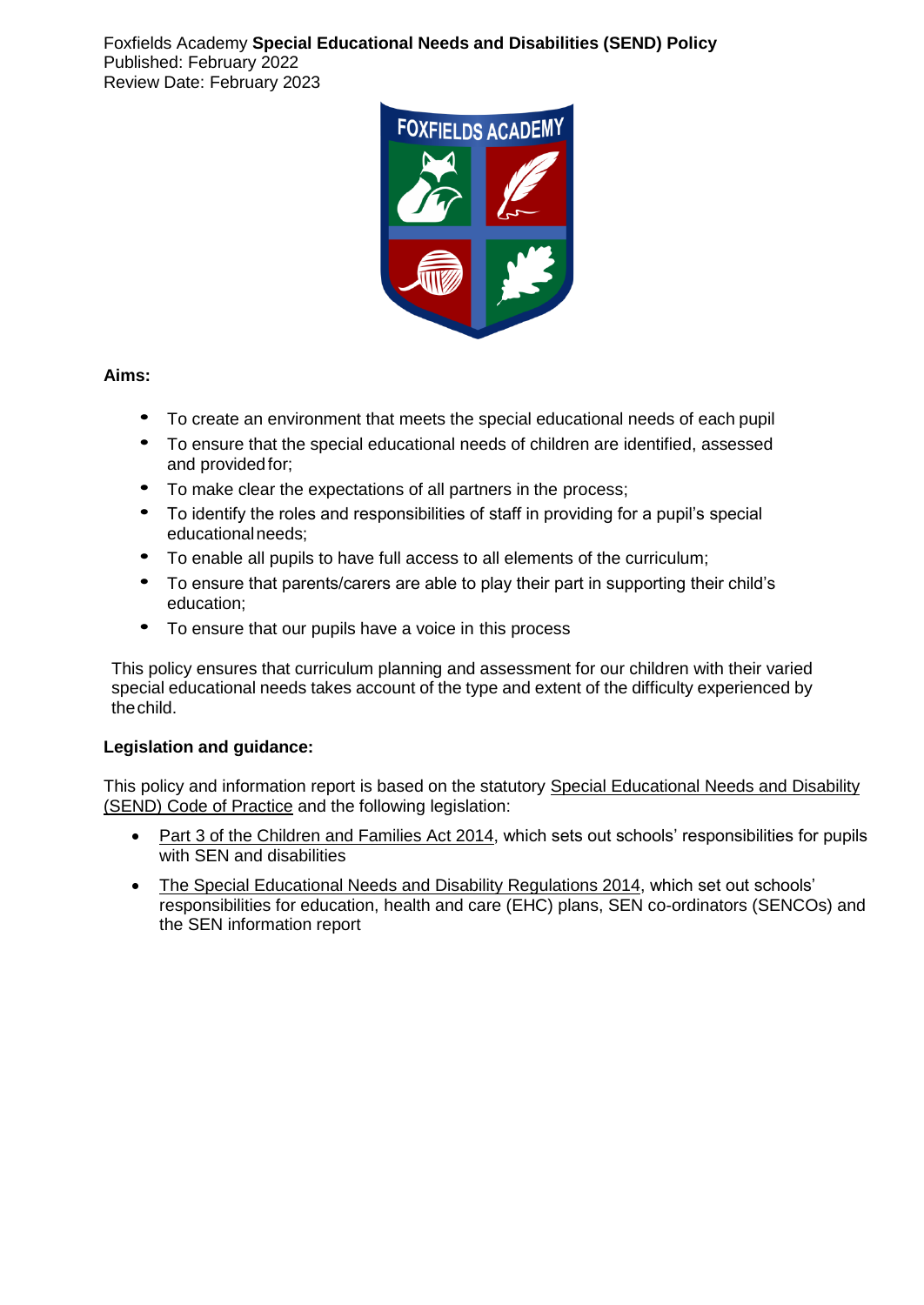# **Definitions**

A pupil has SEN if they have a learning difficulty or disability which calls for special educational provision to be made for them.

They have a learning difficulty or disability if they have:

- A significantly greater difficulty in learning than the majority of others of the same age, or
- A disability which prevents or hinders them from making use of facilities of a kind generally provided for others of the same age in mainstream schools

Special educational provision is educational or training provision that is additional to, or different from, that made generally for other children or young people of the same age by mainstream schools.

## **Roles and responsibilities**

## **SEND Leader**

The SEND Leader is Julie Forman She will:

- Work with schools and other provisions used by Foxfields to determine the strategic development of the SEN policy and provision in the school
- Have day-to-day responsibility for the operation of this SEN policy and the co-ordination of specific provision made to support individual pupils who have EHC plans
- Provide professional guidance to colleagues and work with staff, parents, and other agencies to ensure that pupils with SEN receive appropriate support and high quality teaching
- Advise on the graduated approach to providing SEN support
- Advise on the deployment of Foxfields delegated budget and other resources to meet pupils' needs effectively
- Be the point of contact for external agencies, especially the local authority and its support services
- Liaise with potential next providers of education to ensure pupils and their parents are informed about options and a smooth transition is planned
- Work with the Headteacher and Local Schools Board to ensure that the school meets its responsibilities under the Equality Act 2010 with regard to reasonable adjustments and access arrangements

•

# **The Local Governing Body**

The Local Governing Body will:

• Monitor the quality and effectiveness of SEN and disability provision within the school and update the Local Schools board on this

• Work with the headteacher and SENCO to determine the strategic development of the SEN policy and provision in the school

# **The Headteacher will:**

• Work with the SENCO and local schools board on the strategic development of the SEN policy and provision in the school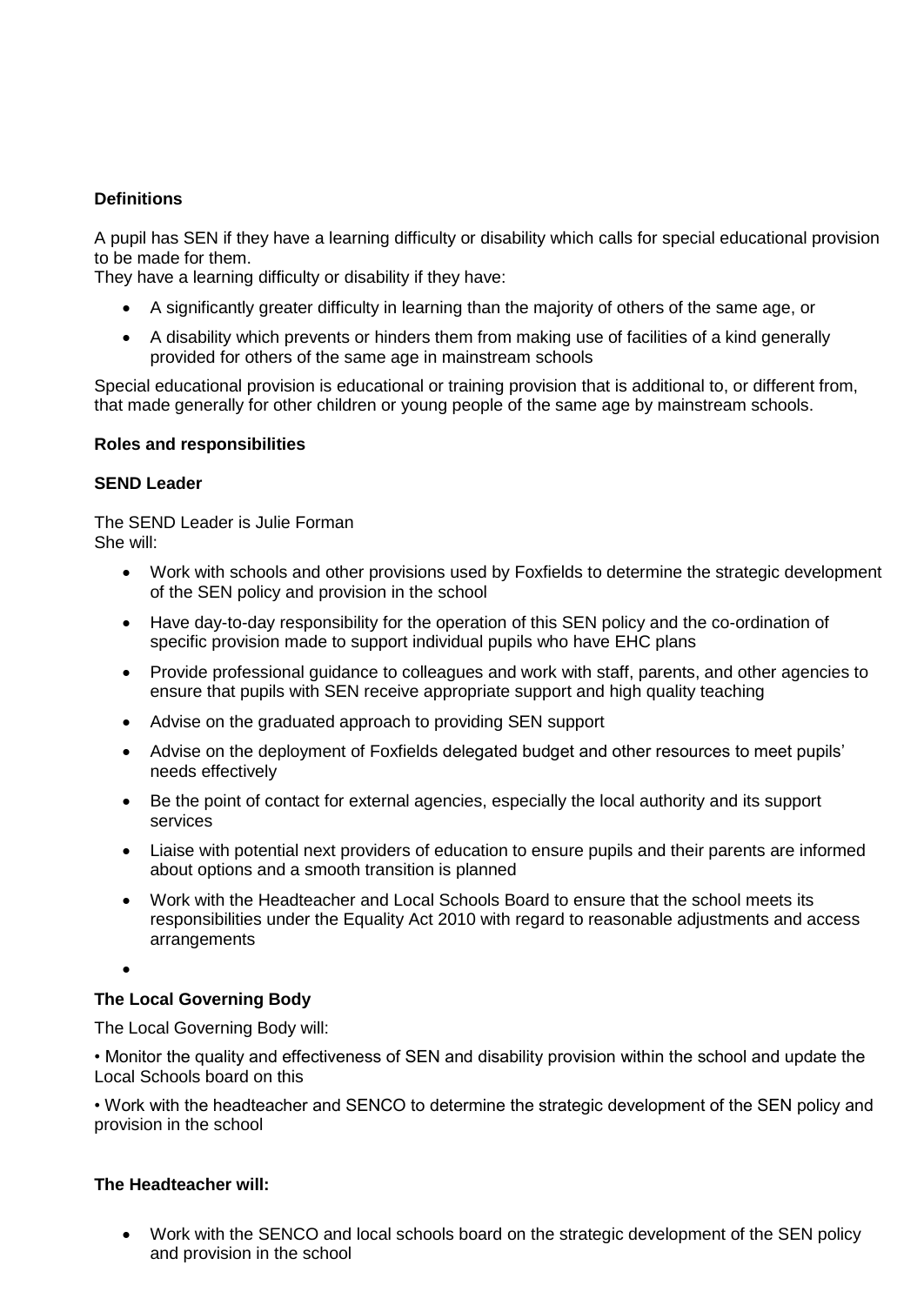• Have overall responsibility for the provision and progress of learners with SEN and/or a disability

## **Class teachers**

Each class teacher is responsible for:

- The progress and development of every pupil in their class
- Working closely with any teaching assistants or specialist staff to plan and assess the impact of support and interventions and how they can be linked to classroom teaching
- Working with the send leader to review each pupil's progress and development and decide on any changes to provision
- Ensuring they follow this SEN policy

Foxfields currently provides additional and/or different provision for a range of needs, including:

- Social, emotional and mental health difficulties, for example, attention deficit hyperactivity disorder (ADHD),
- Sensory and/or physical needs
- Communication and interaction, for example, autistic spectrum disorder, Asperger's Syndrome, speech and language difficulties
- Cognition and learning, for example, dyslexia, dyspraxia

#### **Educational inclusion:**

Within Foxfields we aim to offer excellence and choice to all our pupils, whatever their ability or needs. We have high expectations of all our pupils. We aim to achieve this through the removal of barriers to learning and participation. We want all our pupils to feel that they are a valued part of our school community. Through appropriate curricular provision, we respect the fact that children:

- Have different educational and behavioural needs and aspirations;
- Require different strategies forlearning;
- Acquire, assimilate and communicate information at different rates;
- Need a range of different teaching approaches and experiences.

#### **Teachers and other support staff respond to children's needs by:**

- Providing support for children who need help with communication, language and literacy;
- Planning to develop children's understanding through the use of all their senses and varied experiences;
- Planning for children's full participation through learning, and physical and practical activities;
- Helping children to manage their behaviour and to take part in learning effectively and safely;
- Understanding the difficulties faced by our children resulting from their diagnosed conditions and needs; Helping individuals to manage their emotions, particularly trauma or stress, and to take part in learning.

All the children who join us are on roll at their local school. Pupils that join us will have had their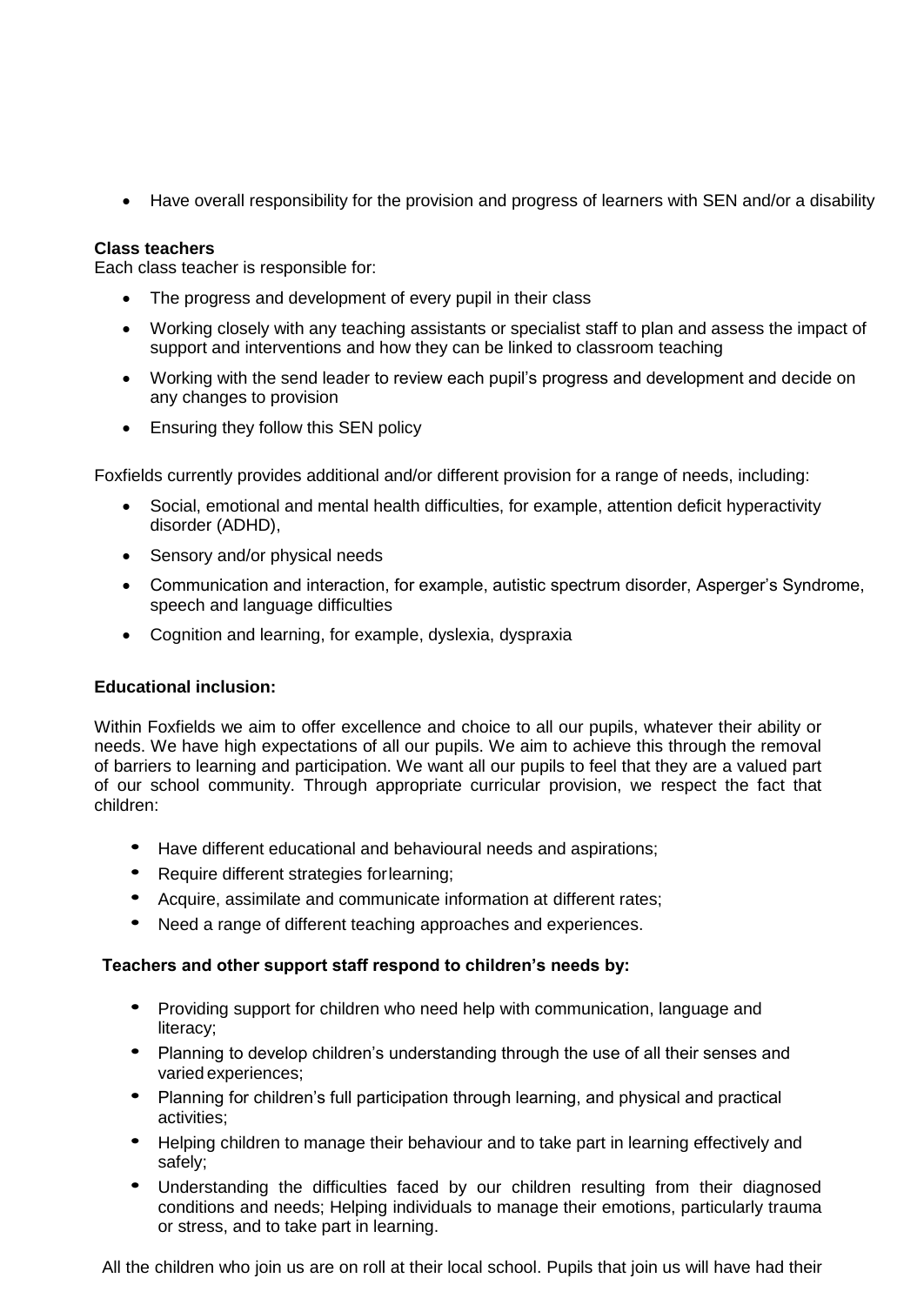needs already assessed.

## **Supporting pupils moving between phases and preparing for adulthood**

We will share information with the school, college, or other setting the pupil is moving to. We will agree with parents/carers and pupils which information will be shared as part of this.

## **Allocation of resources:**

The SEND leader/Headteacher is responsible for the operational management of the specified and agreed resourcing for special needs provision within the school above that provided with a standard classroom situation.

## **Assessment:**

We recognise that the identification of a child's need can be made by a number of people including G.P., Health Visitor, previous teacher/educator, parent.

- The class teacher and the SEND Leader/Headteacher assess and monitor the children's progress in line with existing school practices. This is an ongoing process.
- The SEND Leader/Headteacher works closely with parents/carers and teachers to plan an appropriate programme ofsupport.
- The assessment of children reflects as far as possible their participation in the whole curriculum of the school. The class teacher and the SEND Leader/Headteacher can break down the assessment into smaller steps in order to aid progress and provide detailed and accurateindicators.